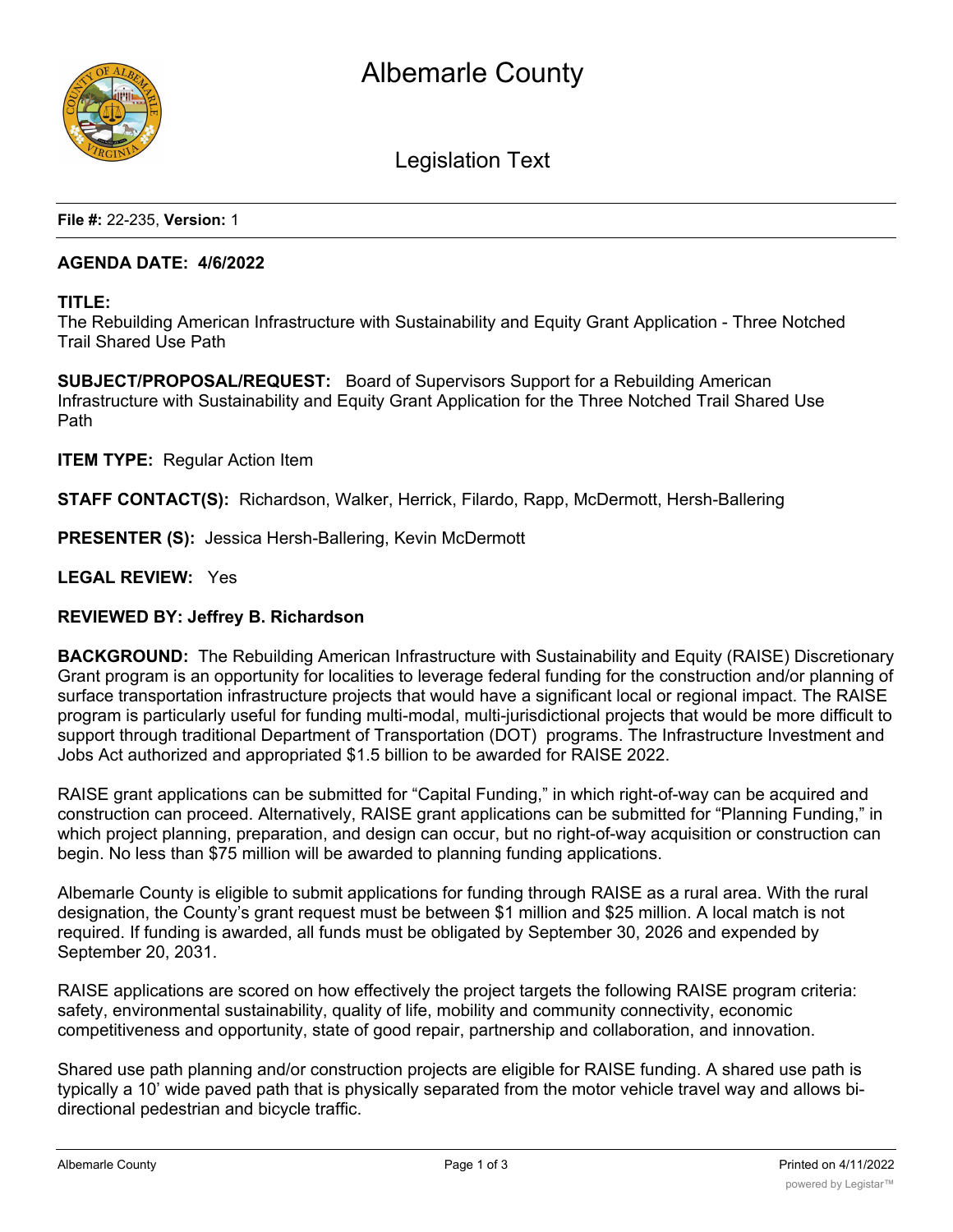#### **File #:** 22-235, **Version:** 1

There has long been local and regional interest in the development of a shared use path along the historic Three Notched Road. A shared use path along Three Notched Road is highlighted in the Albemarle County Comprehensive Plan, the Crozet Master Plan, the Jefferson Area Bicycle and Pedestrian Plan, and the most recent Virginia Outdoors Plan. Segments of the shared use path were prioritized in the 2019 update of the Albemarle County Transportation Priorities list.

The shared use path is generally expected to serve both transportation and recreational purposes, having a significant impact on the safety of vulnerable road users, reducing greenhouse gas emissions, improving quality of life by increasing opportunities for physical activity and access to nature, and having a positive impact on the local economy.

**STRATEGIC PLAN:** Infrastructure Investment - Prioritize, plan, and invest in critical infrastructure that responds to past and future changes and improves the capacity to serve community needs.

**DISCUSSION:** Despite the public interest in a shared use path along the historic Three Notched Road and its inclusion in multiple plans, there has been no publicly funded feasibility study at this time. A feasibility study is needed to determine an alignment for the shared use path. The alignment must be determined before design planning can begin.

Staff proposes the submission of an application for RAISE Planning Funding to:

1) conduct a feasibility study to identify potential alignments for the shared use path along Three Notched Road from the Blue Ridge Tunnel through Crozet to the City of Charlottesville;

2) conduct public outreach to determine a preferred alignment;

3) reach 60% design for the entirety of the preferred alignment; and

4) identify segments of the alignment that would have independent utility if constructed separately.

This Planning Funding application would be limited to project planning, preparation, and design; right-of-way acquisition and construction would not be allowed. As a result, no more than 60% design is expected at this time. Right-of-way acquisition typically begins after reaching 60% design, then designs are modified through the right-of-way and construction process to reach 100% design.

The application would likely request just over \$1 million to fund County staff time (0.5 FTE for up to two years) to both administer the project and pay a consulting firm to complete the above four tasks.

Following the completion of this project, County staff would identify opportunities, including (but not limited to) Transportation Alternatives, Revenue Sharing, Smart Scale, and future rounds of RAISE, to fund construction of the shared use path segments until the entire distance between the Blue Ridge Tunnel and Charlottesville was completed.

Though a resolution of support for a RAISE grant application is not required, staff is requesting feedback and general support from the Board regarding the proposed application.

**BUDGET IMPACT:** If the RAISE application were successful, the budget impact would be limited to staff time, which would largely be reimbursed by the grant, as it would fund 0.5 FTE for the two-year duration of the project. During the application process (between now and April 14), budget impacts would be limited to staff time spent working on the application.

# **RECOMMENDATION:**

Staff recommends that the Board endorse Albemarle County's RAISE grant application for planning funds to reach 60% design for a shared use path from the Blue Ridge Tunnel through Crozet to the City of Charlottesville.

## **ATTACHMENTS:**